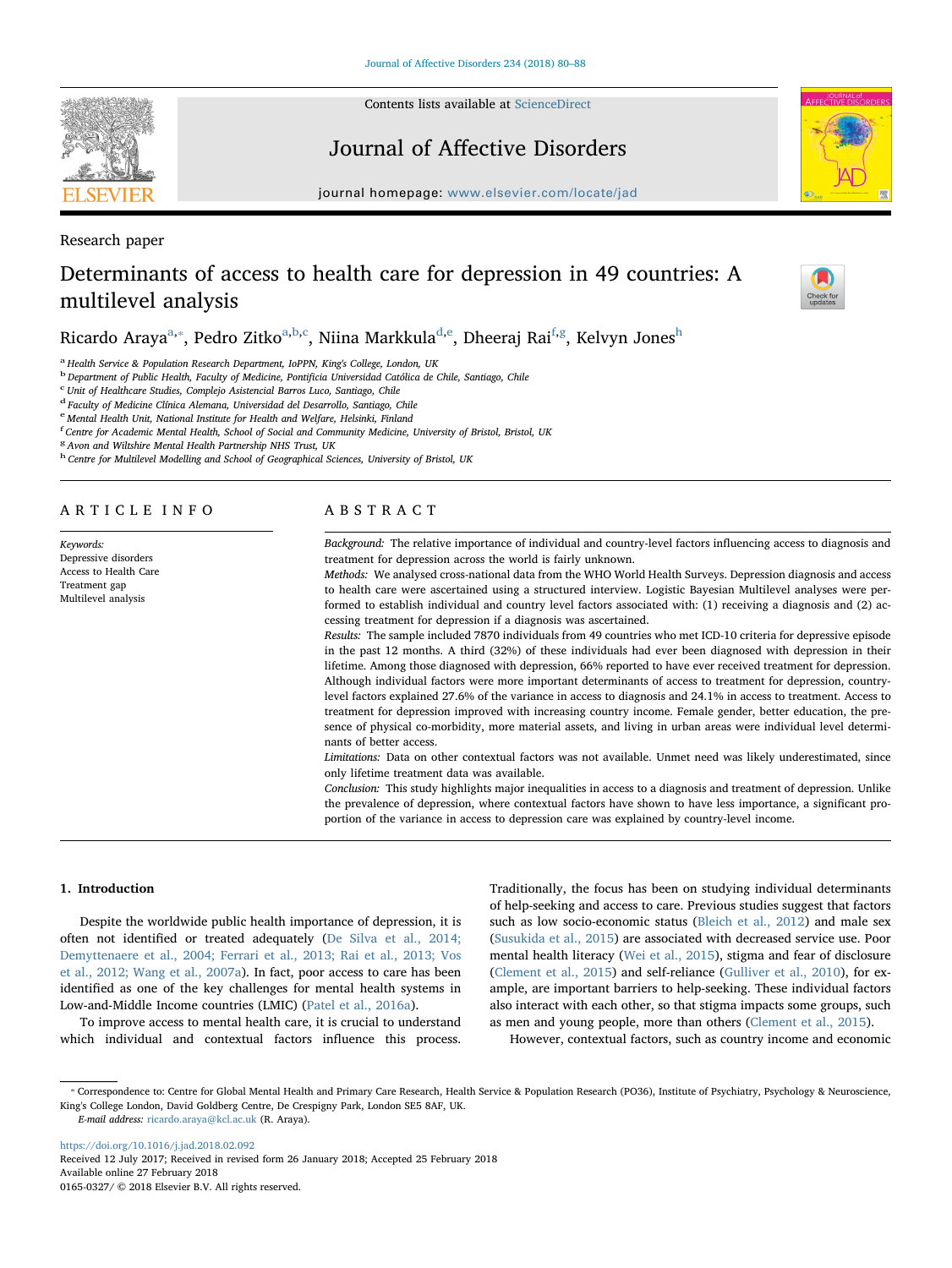development may also influence access to services. Some studies suggest poorer countries are less likely to offer access to treatment for depression [\(Demyttenaere et al., 2004; Ferrari et al., 2013; Rai et al.,](#page-7-6) [2013; Thornicroft et al., 2016\)](#page-7-6). For example, in India, only 5% of persons with a common mental disorder had sought help [\(Sagar et al.,](#page-7-7) [2017\)](#page-7-7), whereas in Japan the corresponding figure is 22% [\(Ishikawa](#page-7-8) [et al., 2016](#page-7-8)). Other potentially important contextual factors influencing access to treatment could be the health care system, and more specifically the kind of mental health services available. Considering that no individual-based interventions, such as improving mental health literacy, have succeeded in improving help-seeking, it is particularly important to focus on studying contextual factors ([Gulliver et al., 2012](#page-7-9)).

Cross-country comparisons could potentially clarify the role of these contextual factors after accounting for individual variables. Unfortunately, few studies exist where both individual and contextual variables are available, and when there are, these studies include only a limited number of countries, limiting the possibility to explore the contribution of contextual factors [\(Kohn et al., 2004; Wang et al.,](#page-7-10) [2007a\)](#page-7-10).

In addition, these determinants may be different for different phases of the help-seeking process, namely obtaining a diagnosis, and receiving treatment. In resource-poor settings, reaching a diagnosis may not necessarily lead to receiving treatment. Most previous studies have focused on either identification or treatment, but not provided a combined assessment of both. Access to obtaining a diagnosis and treatment may have different determinants, particularly in resource-poor settings.

This study aims to examine differences between and within countries in the likelihood of being diagnosed and accessing treatment among persons with depression in order to assess the relative contribution of several individual and contextual level factors in determining access to treatment. In particular, we investigated Gross National Income (GNI) as a determinant of access to health care for depression.

### 2. Methods

### 2.1. The WHO World Health Surveys

The World Health Surveys were carried out by the World Health Organisation (WHO) in 2002–2003 in a sample of countries representing all regions of the world [\(Ustun et al., 2003\)](#page-8-1). The aim of the surveys was to allow worldwide comparisons of health outcomes using valid, reliable and comparable methods. In all participant countries the surveys were implemented using a representative, stratified random and probabilistic multi-stage sampling design of population ≥18 years, including institutionalised persons. Questionnaires were developed by the WHO in consultation with international and local experts and translated to local languages. The interviews were conducted after informed consent and performed face to face by trained interviewers. Detailed information about the World Health Surveys including the survey tools, sampling guidelines and procedures, and country statistics, is available elsewhere [\(http://www.who.int/healthinfo/survey/](http://www.who.int/healthinfo/survey/en/) [en/\)](http://www.who.int/healthinfo/survey/en/).

The individual response rates ranged between 63% in Israel to 99% in the Philippines, with an overall estimate of 98·5% for the surveys as a whole. We used data from 49 out of 71 countries that had information on all key variables of interest (Supplementary Table 1). These included 14 low-income, 13 middle-lower income, 11 middle-upper income, and 11 high-income countries according to World Bank criteria.

### 2.2. Independent assessment of depression

People who had suffered from an episode of depression during the past 12 months were identified using the WHO World Mental Health Survey version of the Composite International Diagnostic Interview (CIDI) [\(Kessler et al., 1998](#page-7-11)) linked to a validated diagnostic algorithm

using the International Classification of Disease 10th (ICD-10) criteria ([World Health Organization, 1992\)](#page-7-12). This version of the CIDI does not distinguish between types of depression but it includes all depressive disorders as a single category (major depressive disorder, dysthymia and depression NOS).

### 2.3. Access to health care for depression

First, we selected those individuals who met criteria for a depressive episode over the last 12 months as mentioned above. Subsequently we used two approaches to estimate access to health care: 1) we estimated the proportion of depressed individuals who also reported having received a diagnosis of depression in their lifetime (have you ever been diagnosed with depression?). This variable most likely implies access to health care in view that only a health professional can confer such a diagnosis. These individuals will be referred to as 'identified cases´. 2) Among those with a confirmed diagnosis of depression, we estimated the proportion that also acknowledged receiving treatment for depression in their lifetime ('have you ever been treated for depression?'). These individuals will be referred to as ´treated cases´. There are a varying definitions and frameworks of 'access to health care', usually involving a range of concepts such us utilization, contact, true and evaluated need, satisfaction, affordability, acceptability, etc. [\(Andersen,](#page-7-13) [1995; Bradshaw, 1972; Shengelia et al., 2005;](#page-7-13) [Pechansky and Thomas,](#page-7-14) [1981\)](#page-7-14). In our study, we opted to consider access in terms of whether those who need care (in our case diagnosis or treatment) receive it or not [\(Aday and Andersen, 1974; Donabedian, 1972; Tanahashi, 1978](#page-7-15)). In other words, utilization of healthcare services in case of a normative need, i.e. meeting criteria for a condition, to use health services ([Shengelia et al., 2005](#page-7-16)).

### 2.4. Individual socio-demographic and clinical measures

### 2.4.1. Household spending

Participants estimated their total household expenditure in the previous month in their local currency, followed by questions related to expenditure in specific areas including food, housing, and healthcare amongst other expenses. A previous analysis of the World Health Surveys showed the aggregate of the expenditures reported in these areas to be consistent with the total reported household expenditure ([Xu et al., 2009\)](#page-8-2). The total monthly household expenditure was divided by the number of individuals in the household to calculate monthly percapita household spending. For the analysis, we divided individuals into quintiles of household spending for each country, using lower spending as reference.

### 2.4.2. Material assets index

We used responses regarding ownership of 9 household assets (television, washing machine, dishwasher, mobile phone, fixed telephone, computer, refrigerator, bicycle, and car). Probabilities of a household having each of the above assets for each specific country were calculated. Country specific standardised scores were then calculated for each household reflecting the sum of the complements of the probability of having each asset in that country. We stratified the scores in two categories: below the country-mean and above the country-mean (with a higher number of assets as reference category) [\(Ferguson et al.,](#page-7-17) [2003; Rai et al., 2013](#page-7-17)).

### 2.4.3. Education

The reported number of years of completed education was categorised into  $< 8$ , 8-12, and  $> 12$  years of education.

### 2.4.4. Occupation

We used three categories: higher level or professionals /managers, other manual and non-manual workers, and those not working for pay.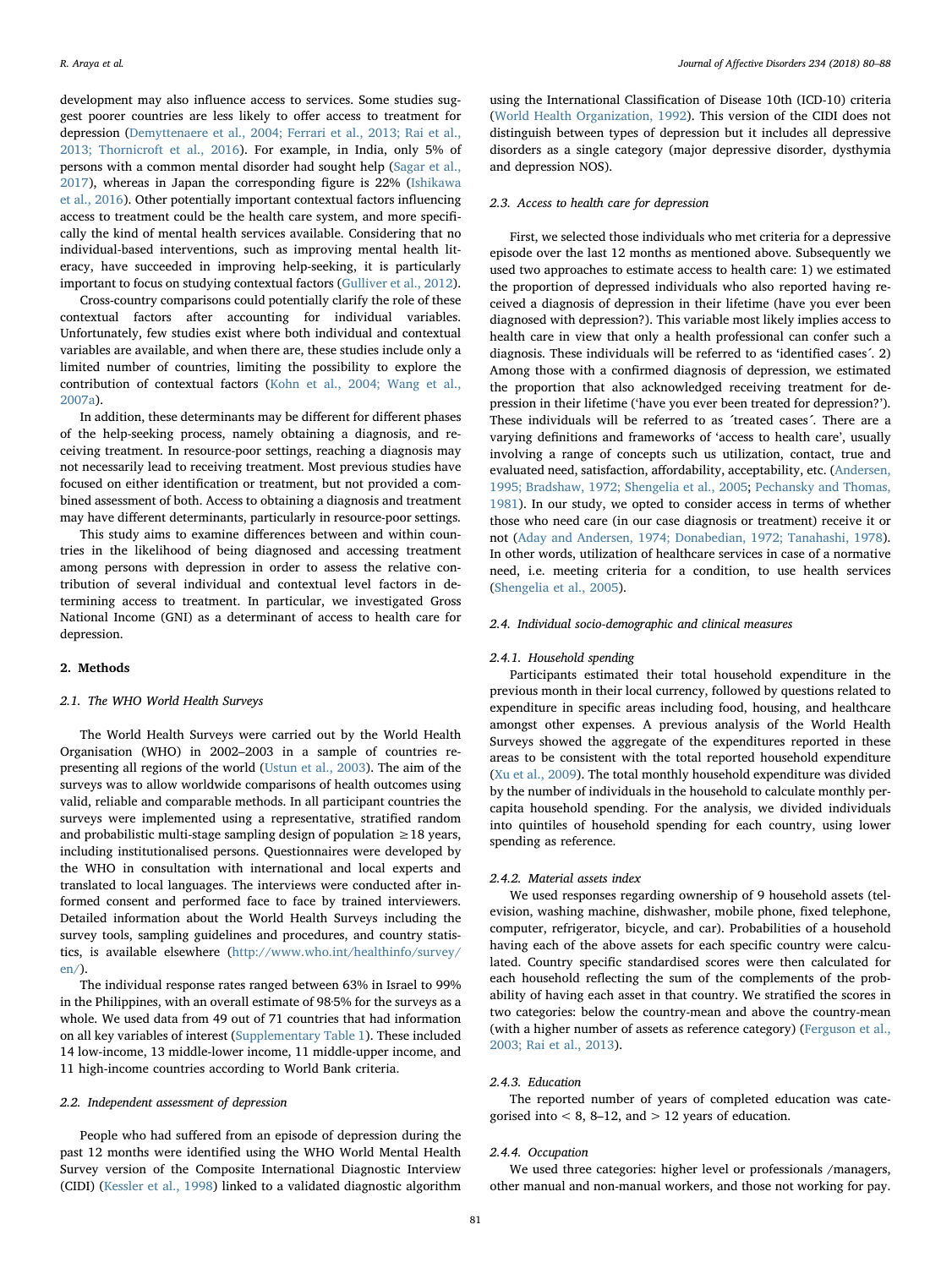#### $12$  $12$  $11$ Е  $11$  $10$ HIH  $10$ g  $\boldsymbol{9}$  $\mathbf{a}$  $\overline{8}$  $\bar{7}$  $\overline{7}$  $\epsilon$  $\overline{6}$ 5 5  $\overline{a}$  $\overline{4}$  $\overline{3}$ 3  $\overline{c}$  $\overline{2}$  $\overline{1}$  $\overline{1}$  $H^+$ 66,4% 46,2%  $\overline{0}$  $\overline{0}$  $-1$  $-1$ 100,0%  $0,0%$ 50.0% 100,0%  $0,0%$ 50,0% 11. Sweden, 10. France, 9. Finland, 8. 11. Uruguay, 10. Brazil, 9. Luxembourg, 7. Spain, 6. Portugal, 5. Bosnia/Herzegovina, 8. South Africa, 7. Ireland, 4. Estonia, 3. Croatia, 2. Czech Namibia, 6. Mauritius, 5. Latvia, 4. Republic, 1. Slovakia, 0. Pooled HIC Malaysia, 3. Dominican Republic, 2. Kazakhstan, 1. Russia, 0. Pooled UMIC

## <span id="page-2-0"></span>(a) High-income countries (HIC) (b) Upper-middle-income countries (UMIC)

### (c) Lower-middle-income countries



Fig. 1. Estimated country-level proportions of 'identified cases' of depression during the past 12 months, grouped by economic development (World Bank criteria).

### 2.4.5. Demographic variables

Age, gender, and marital status (currently married or cohabiting, separated or divorced, never married, and widowed) and area of residence (urban or rural) were included as demographic variables.

### 2.4.6. Physical comorbidity

This variable identified depressed individuals who had also received

one or more diagnoses for other chronic diseases (diabetes, angina, arthritis, and asthma). The variable was coded dichotomously.

### 2.5. Country-level measures

2.5.1. Gross National Income (GNI)

We used data from the World Bank [\(http://data.worldbank.org/](http://data.worldbank.org/)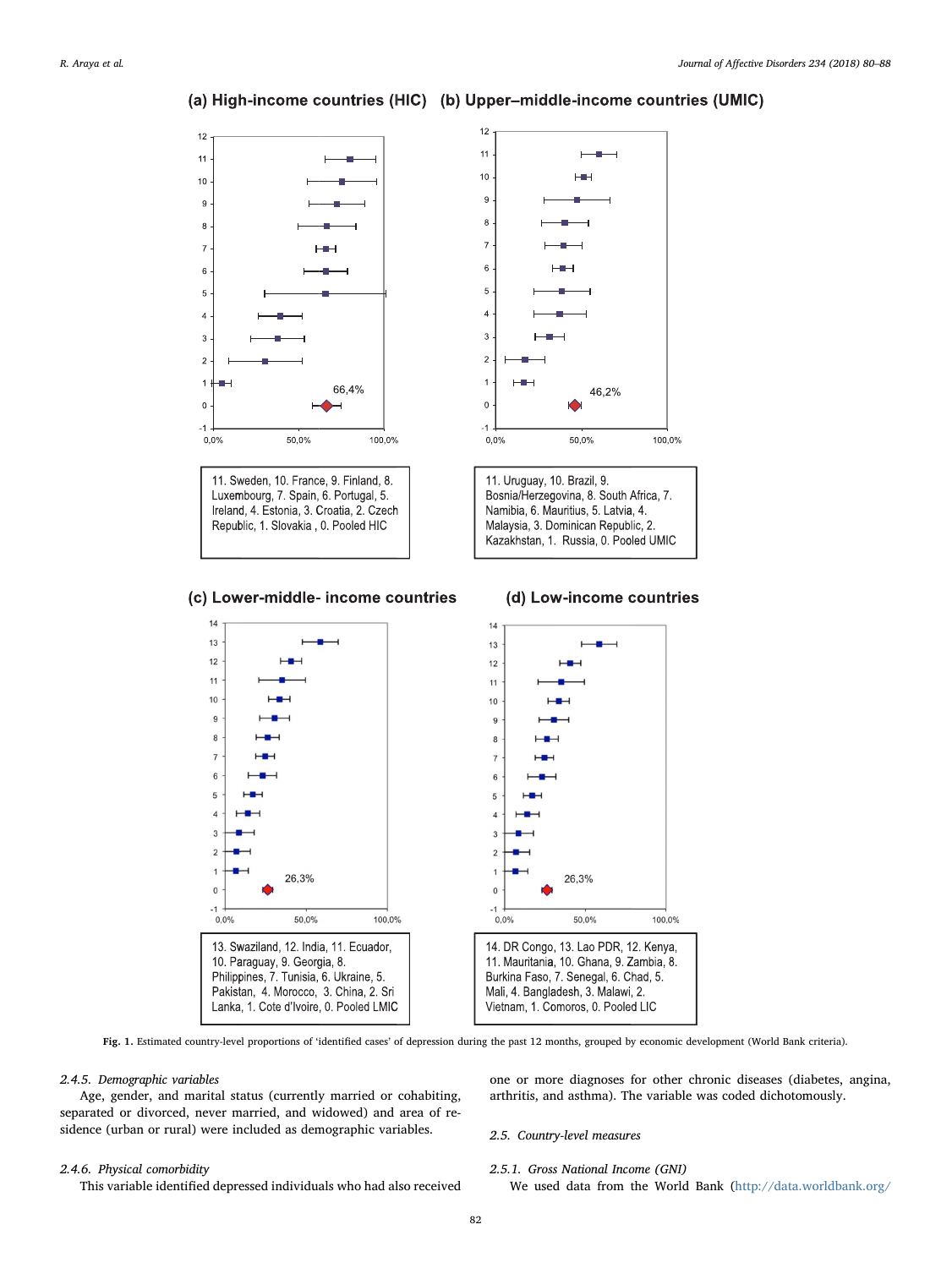<span id="page-3-0"></span>

### (a) High-income countries (HIC) (b) Upper-middle-income countries (UMIC)

Fig. 2. Estimated country-level proportions of 'treated cases' among 'identified cases' of depression during the past 12 months, grouped by economic development (World Bank criteria).

indicator) to compile the 2002 GNI per capita for each country in US\$ adjusted according to purchasing power parity (PPP). GNI measures the total value produced in the country, plus income from other sources, less similar payments made to other countries ([Lequiller and Blades,](#page-7-18) [2006\)](#page-7-18). In our data, this varied from US\$500 in Ethiopia to US\$47,730 in Luxembourg. We log-transformed this variable for analysis in an attempt to linearize its relationship with depression ([Lynch et al.,](#page-7-19) [2000\)](#page-7-19).

### 2.6. Analysis

All analyses involved only the sub-sample of individuals classified as with an episode of depression during the last 12 months according to ICD-10 criteria. Only persons with complete data were included in the analyses. Supplementary Table 8 presents a comparison of the results with complete data and including those with some missing data.

Firstly, the weighted percentage of access to mental health care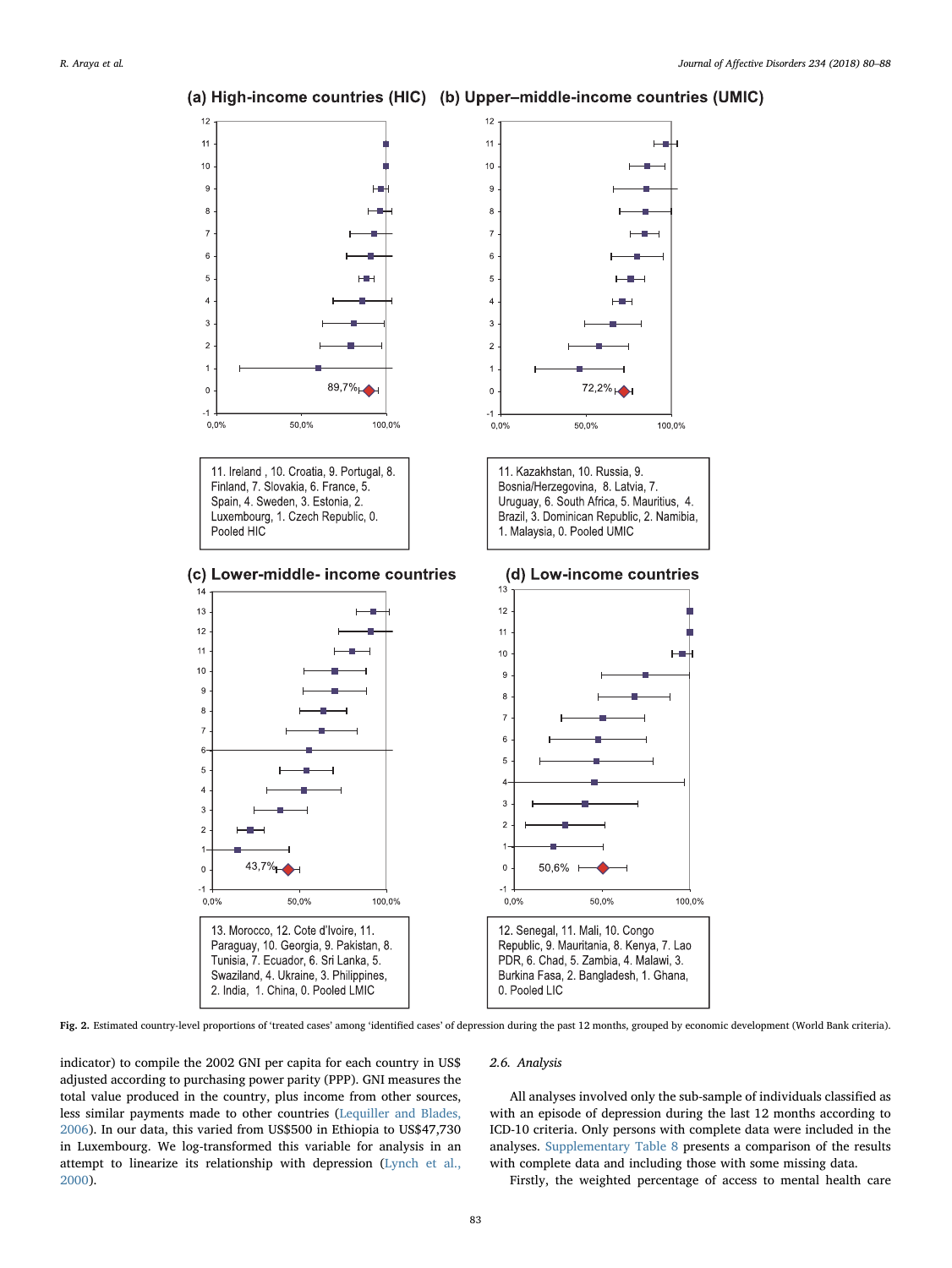

<span id="page-4-0"></span>(a) 'Identified cases' among persons with depression during the past 12 months

(b) 'Treated cases' among the 'identified cases' during the past 12 months **GNIpcPPP and Percentage of Access to** 



Fig. 3. The proportion of (a) 'identified cases' among persons with depression during the past 12 months, and (b) 'treated cases' among the 'identified cases' during the past 12 months, by country-level measures of Gross National Income per capita PPP.

services (i.e. identification and among these those who also reported treatment) was calculated for each country. Weights represented the inverse probability of selection of an individual in each country. These estimates were calculated using the software R, version 2.10.1.

Secondly, we estimated the relative importance of country level factors on access to health care (diagnosis and treatment). For this, we carried out multilevel logistic regressions and estimated two main indices: Variance Partitioning Coefficient (VPC) and Median Odds Ratio (MOR). The VPC quantifies the proportion of country level variance over the total model variance. We used the 'latent variable method' in which the variance of the lower level (in our case the individuals) is fixed as equal to 3.29 ([Merlo et al., 2006; Rasbash et al., 2009](#page-7-20)). The VPC is commonly reported in multilevel analysis, but may vary depending on the prevalence of the outcome, making comparisons difficult. In order to overcome this difficulty, we estimated the MOR, which allows better comparisons when the prevalence of the outcome differs. The MOR represents "the median value of the odds ratio between the country at highest risk and the country at lowest risk when randomly picking out two countries" [\(Merlo et al., 2006](#page-7-20)). The MOR can be interpreted as the median change in likelihood of accessing treatment if an individual moved to another country. Higher MOR indicates larger differences between compared countries.

In all instances we performed multilevel logistic regression models and reported odds ratios (OR) with 95% confidence intervals (95%CI). Crude and adjusted odd ratios were estimated. Interactions among variables were also explored. All the multilevel regression models were estimated initially using Restricted Iterative Generalised Least Squares (RIGLS) methods and then using Markov Chain Monte Carlo procedures using MLWin 2.8. All the models were run until when we achieved at least an effective sample size of 200 (usually more than 100,000 chains). Since MLWin when operating in MCMC mode does not allow the use of sampling weights, we undertook a sensitivity analysis to

evaluate the impact of not using weights in the multilevel analysis. In order to assess this we carried out logistic regression models including weights using the R software. In an attempt to compensate for the absence of a multilevel structure we included the variable country in these models as a fixed effect and re-estimated all models where it was possible to do so ([Bell and Jones, 2015](#page-7-21)).

### 3. Results

Complete data for those who met criteria for ICD-10 depressive episode during the last 12 months was available for 7870 individuals living in 49 countries, corresponding to 6.9% [95%CI 6·7–7·2%] of the weighted eligible sample (133,501 persons). Including cases with missing values in some of the variables, there were 172,513 persons of whom 10,866 had depression, equivalent to a weighted 7,0% [6.7–7.3] prevalence of depression. In the analyses, only persons with no missing data were included.

Out of these depressed people, 2342 (32.0% [95%CI 29.8–34.2%]) reported having received a diagnosis of depression in their lifetime ('identified cases'), and 1618 (21.9% [95%CI 19.8–24·0%] of all cases or 65.7% [95%CI 61.8–69.6%] of the ones who had received a diagnosis) acknowledged they had accessed treatment ('treated cases'). [Fig. 1](#page-2-0) shows the proportion of 'cases identified' whilst [Fig. 2](#page-3-0) the proportion of 'cases treated' among the 'identified cases' by countries grouped according to the World Bank classification based on Gross National Income. The same data is presented numerically in Supplementary Tables 5 and 6. Supplementary Table 7 presents the proportion of 'treated cases' out of all cases of depression. For both 'identified' and 'treated' cases, a large variability between countries grouped according to income levels was observed. In addition, the figures display a trend indicating less access to health care for depression among countries or group of countries with lower incomes. Country-correlation between 'identified' and 'treated' cases was low  $(r = 0.40, p-value = 0.004)$ .

These trends were further confirmed when we plotted the log-relationship between per-capita Gross National Income by country and the proportion of 'identified' and 'treated' cases ([Fig. 3a](#page-4-0) and b). The correlation was stronger for 'identified cases' but still persisted for 'treated cases'.

When examining individual variables, female sex, being separated or divorced, higher levels of education, or having any co-morbidity were positively associated with having been 'identified' as case of depression. On the contrary, those with a material assets index below the country-mean, widowed, or living in a rural area were associated with a lower likelihood of being 'identified' as cases of depression ([Table 1](#page-5-0)).

Among those 'identified' as cases of depression, those with higher spending levels were more likely to receive treatment. Older people also had higher odds of receiving treatment. Individuals belonging to the group below the country-mean on the material assets index and having co-morbidity were less likely to have received treatment for depression ([Table 1](#page-5-0)).

We observed a large variance among countries for both 'identified' and 'treated' cases. The VPC among countries represents 27·6% (country variance 1.25 (SE 0.27); MOR 2·90 [95%CI 2.24–3.57]) and 24·1% (country variance 1.04 (SE 0.27); MOR 2·64 [95%CI 1.97–3.29]) for 'identified' and 'treated' cases respectively. These values show that approximately a quarter of mental health care access depends on country level factors, whilst the rest is attributable to individual variability. The MOR indicates that the median difference in the odds of access to identification and treatment between two countries are on average 2.9 and 2.6-fold.

The VPC for treated cases ranged from 5.1% (country variance 0.18 (SE 0.22); MOR 1.49 [95% Creditable Intervals 0.62–2,11]) for highincome countries to 26.6% (country variance 1.19 (SE 0.64); MOR 2.82 [95% Creditable Intervals 0.78–4.42]) in low-income countries, indicating increasing importance of country level factors with decreasing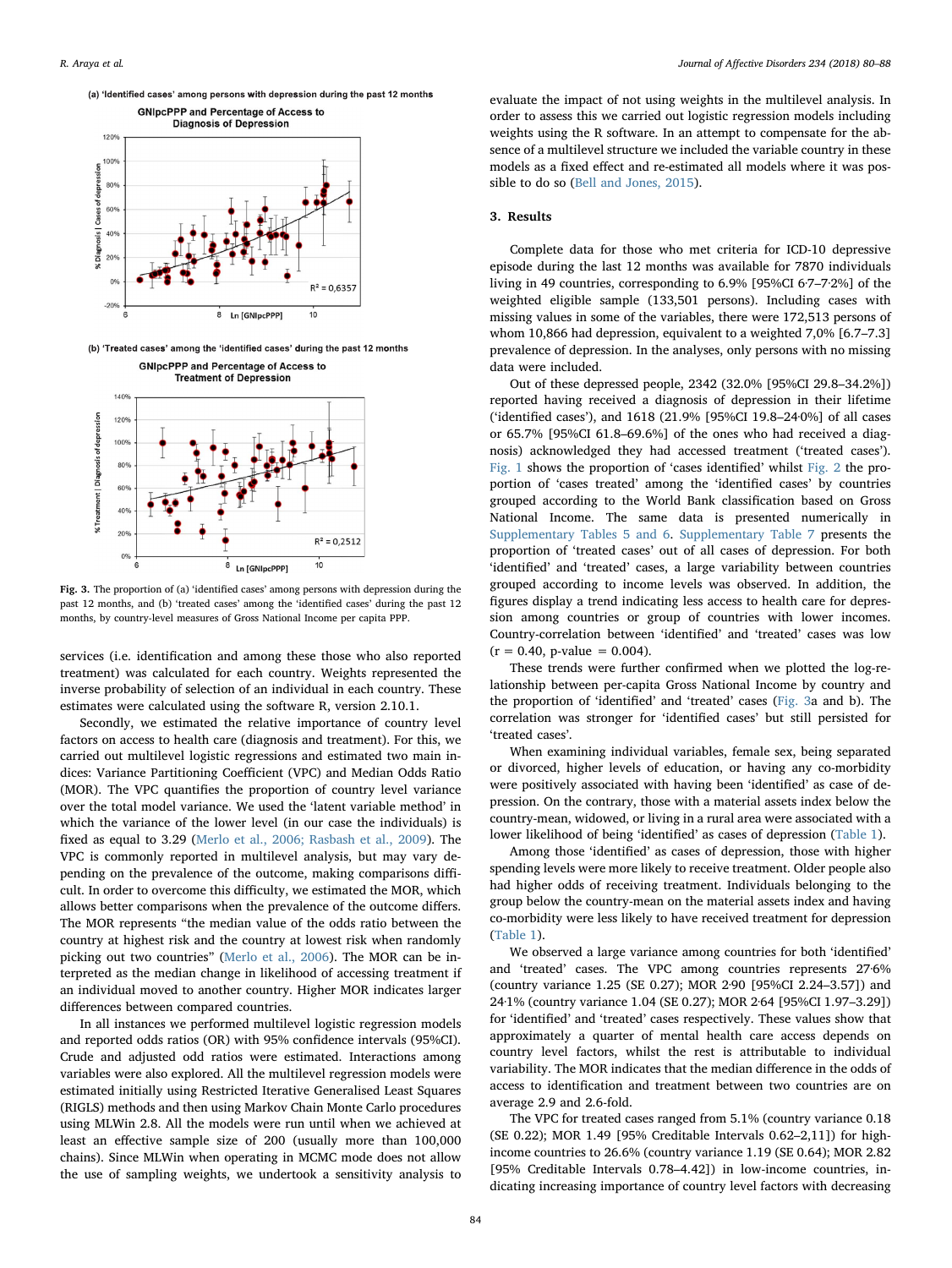#### <span id="page-5-0"></span>Table 1

Individual-level socioeconomic correlates of access to diagnosis\* and treatment\*\* of depression: multilevel logistic regression analysis of pooled sample.

|                                    | Access to Diagnosis of<br><b>Depression</b> <sup>a</sup><br><b>Crude variables</b> |                          | Access to Diagnosis of<br><b>Depression</b> <sup>a</sup><br><b>Adjusted variables</b> |                   | <b>Access to Treatment of</b><br>Depression <sup>b</sup><br>Crude variables |                          | <b>Access to Treatment of</b><br>Depression <sup>b</sup><br><b>Adjusted variables</b> |                   |
|------------------------------------|------------------------------------------------------------------------------------|--------------------------|---------------------------------------------------------------------------------------|-------------------|-----------------------------------------------------------------------------|--------------------------|---------------------------------------------------------------------------------------|-------------------|
|                                    | <b>OR</b>                                                                          | $CI(2.5 - 97.5\%)$       | <b>OR</b>                                                                             | $CI(2.5 - 97.5%)$ | <b>OR</b>                                                                   | $CI(2.5 - 97.5\%)$       | OR                                                                                    | $CI(2.5 - 97.5%)$ |
| Age (years)                        | 1.01                                                                               | $1.00 - 1.01$            | 1.00                                                                                  | $1.00 - 1.01$     | 1.01                                                                        | $1.00 - 1.01$            | 1.01                                                                                  | $1.01 - 1.02$     |
| Sex (males reference)              | 1.34                                                                               | 1.19-1.51                | 1.32                                                                                  | $1.16 - 1.50$     | 1.15                                                                        | $0.92 - 1.44$            | 1.24                                                                                  | $0.98 - 1.58$     |
| Place (Urban zones reference)      | 0.72                                                                               | $0.64 - 0.81$            | 0.78                                                                                  | $0.69 - 0.89$     | 0.82                                                                        | $0.66 - 1.02$            | 1.03                                                                                  | $0.81 - 1.31$     |
| Currently married or cohabiting    | 1.00                                                                               | $\overline{\phantom{0}}$ | 1.00                                                                                  |                   | 1.00                                                                        | $\overline{\phantom{0}}$ | 1.00                                                                                  |                   |
| Separated or divorced              | 1.27                                                                               | $1.04 - 1.55$            | 1.26                                                                                  | $1.03 - 1.54$     | 1.18                                                                        | $0.83 - 1.68$            | 1.15                                                                                  | $0.8 - 1.67$      |
| Never married                      | 0.92                                                                               | $0.79 - 1.08$            | 1.01                                                                                  | $0.85 - 1.20$     | 0.78                                                                        | $0.59 - 1.04$            | 0.89                                                                                  | $0.66 - 1.21$     |
| Widowed                            | 0.94                                                                               | $0.81 - 1.10$            | 0.79                                                                                  | $0.66 - 0.93$     | 1.03                                                                        | $0.78 - 1.37$            | 0.91                                                                                  | $0.66 - 1.25$     |
| Education $(< 8$ years)            | 1.00                                                                               | $\overline{\phantom{0}}$ | 1.00                                                                                  |                   | 1.00                                                                        | $\overline{\phantom{a}}$ | 1.00                                                                                  |                   |
| Education $(8 - 12 \text{ years})$ | 1.06                                                                               | $0.92 - 1.22$            | 1.09                                                                                  | $0.93 - 1.27$     | 1.35                                                                        | $1.04 - 1.77$            | 1.23                                                                                  | $0.91 - 1.64$     |
| Education $($ > 12 years)          | 1.30                                                                               | $1.08 - 1.55$            | 1.28                                                                                  | $1.03 - 1.58$     | 1.71                                                                        | $1.21 - 2.42$            | 1.43                                                                                  | $0.96 - 2.15$     |
| Material-Assets (Index $>$ than    | 0.80                                                                               | $0.71 - 0.90$            | 0.85                                                                                  | $0.75 - 0.97$     | 0.55                                                                        | $0.44 - 0.69$            | 0.65                                                                                  | $0.51 - 0.83$     |
| mean reference)                    |                                                                                    |                          |                                                                                       |                   |                                                                             |                          |                                                                                       |                   |
| Quintile 5 (lowest spending)       | 1.00                                                                               | $\overline{\phantom{0}}$ | 1.00                                                                                  |                   | 1.00                                                                        | $\overline{\phantom{a}}$ | 1.00                                                                                  |                   |
| <b>Ouintile 4</b>                  | 0.92                                                                               | $0.76 - 1.11$            | 0.90                                                                                  | $0.75 - 1.09$     | 1.15                                                                        | $0.82 - 1.60$            | 1.11                                                                                  | $0.78 - 1.56$     |
| <b>Ouintile 3</b>                  | 1.05                                                                               | $0.87 - 1.26$            | 0.95                                                                                  | $0.79 - 1.15$     | 1.60                                                                        | $1.15 - 2.23$            | 1.54                                                                                  | 1.100-2.17        |
| Ouintile 2                         | 1.07                                                                               | $0.90 - 1.27$            | 0.96                                                                                  | $0.80 - 1.15$     | 1.78                                                                        | $1.29 - 2.47$            | 1.57                                                                                  | $1.12 - 2.21$     |
| Quintile 1 (highest spending)      | 1.40                                                                               | 1.18-1.66                | 1.18                                                                                  | $0.99 - 1.42$     | 2.21                                                                        | $1.62 - 3.03$            | 1.81                                                                                  | $1.29 - 2.54$     |
| Occupation: High professionals     | 1.00                                                                               | $\overline{\phantom{0}}$ | 1.00                                                                                  |                   | 1.00                                                                        | -                        | 1.00                                                                                  |                   |
| Non manual and manual<br>workers   | 0.79                                                                               | $0.59 - 1.04$            | 0.99                                                                                  | $0.73 - 1.35$     | 0.73                                                                        | $0.43 - 1.24$            | 1.24                                                                                  | $0.68 - 2.29$     |
| Occupation: Not Working for<br>pay | 0.94                                                                               | $0.71 - 1.24$            | 1.07                                                                                  | $0.79 - 1.44$     | 0.67                                                                        | $0.40 - 1.12$            | 1.08                                                                                  | $0.60 - 1.97$     |
| Comorbidity                        | 2.05                                                                               | 1.84-2.30                | 2.08                                                                                  | 1.85-2.34         | 0.84                                                                        | $0.68 - 1.02$            | 0.79                                                                                  | $0.63 - 0.98$     |
|                                    | n level 1                                                                          | 7870                     | n level 1                                                                             | 7870              | n level 1                                                                   | 2342                     | n level 1                                                                             | 2342              |
|                                    | n level 2                                                                          | 49                       | n level 2                                                                             | 49                | n level 2                                                                   | 47                       | n level 2                                                                             | 47                |

CI: Confidence Interval.

<span id="page-5-1"></span><sup>a</sup> . Access to Diagnosis of Depression: life-time access to Diagnosis of cases with depression during last year.

<span id="page-5-2"></span> $^{\rm b}$  . Access to Treatment of Depression: life-time access to Treatment of cases with diagnosis in those had depression during last year.

country income, whereas the VPC did not vary in a consistent way for identified cases across country income groups (Supplementary Tables 3 and 4).

### 4. Discussion

This study using data from a large standardised multi-country survey including 49 countries confirms that the majority of individuals with depression are not identified and that a significant percentage of those identified with depression go untreated. Approximately one third of people who had a depressive episode in the past 12 months had been identified, and only around a fifth received treatment during their lifetime. Our findings also show a large gradient of access to treatment, from 7·1% in low-income countries to 66·4% in high-income countries, with an important variability within each country income group. As in previous studies, individual level variables seem most important in determining access to mental health care; in particular, socio-economic status is a powerful determinant of access to health care for depression. A large proportion of the variance in access to mental health services was explained at country level. This is in contrast with lower variance coefficients in the prevalence of depression across countries we have reported previously ([Rai et al., 2013\)](#page-7-22).

Notably, both access to diagnosis and treatment were inquired for lifetime, and therefore the treatment gap for the current episode of depression is likely underestimated.

### 4.1. Access rates in earlier studies

These results are reasonably consistent with previous studies using different methodologies ([Kohn et al., 2004; Wang et al., 2007a\)](#page-7-10) but our findings show even more contrasting differences across countries with different gross national incomes. The World Mental Health Survey (WMHS), including 15 countries, found a range of access to health care for depression between 8.1% for middle and low-income countries to 29.3% for high-income countries [\(Ormel et al., 2008](#page-7-23)). Further, only 16.5% received treatment that was considered minimally adequate ([Thornicroft et al., 2016](#page-8-3)). A literature review of 37 national and community-based studies also found wide variability in treatment access for depression across countries [\(Kohn et al., 2004\)](#page-7-10). However, in this review of a heterogeneous sample of studies, the treatment gap for major depression was 56%, with wide variation, similar to our findings. No analysis according to levels of economic development of the countries involved was performed, but the gap was smaller in the European region (45%) than in the Americas (57%) or Africa (67%). The higher average rate of access to mental health care in this study, compared to our finding, is probably explained by the inclusion of mainly middleand high-income countries.

### 4.2. Access to diagnosis vs. access to treatment

The WMHS used different definitions of access to treatment, including any service utilization in past 12-months, and separately attending to follow-up visits (at least two visits: one for diagnosis or assessment, and other for onset of treatment or control) ([Wang et al.,](#page-8-4) [2007b\)](#page-8-4). In keeping with the findings of this previous study, we found that a first contact with health services does not always guarantee access to treatment. Moreover, the country-correlation between 'identified' and 'treated' cases was lower than expected, further supporting our findings.

In a few countries, the coverage for treatment was estimated at 100% among those identified, but this needs to be interpreted with caution because of low number of observations. In most countries, however, a large proportion of those identified did not receive treatment. This phenomenon could be related to lack of resources allocated for mental health to provide treatment, patients' failure to follow up on recommended care, or other reasons of either the patient or health care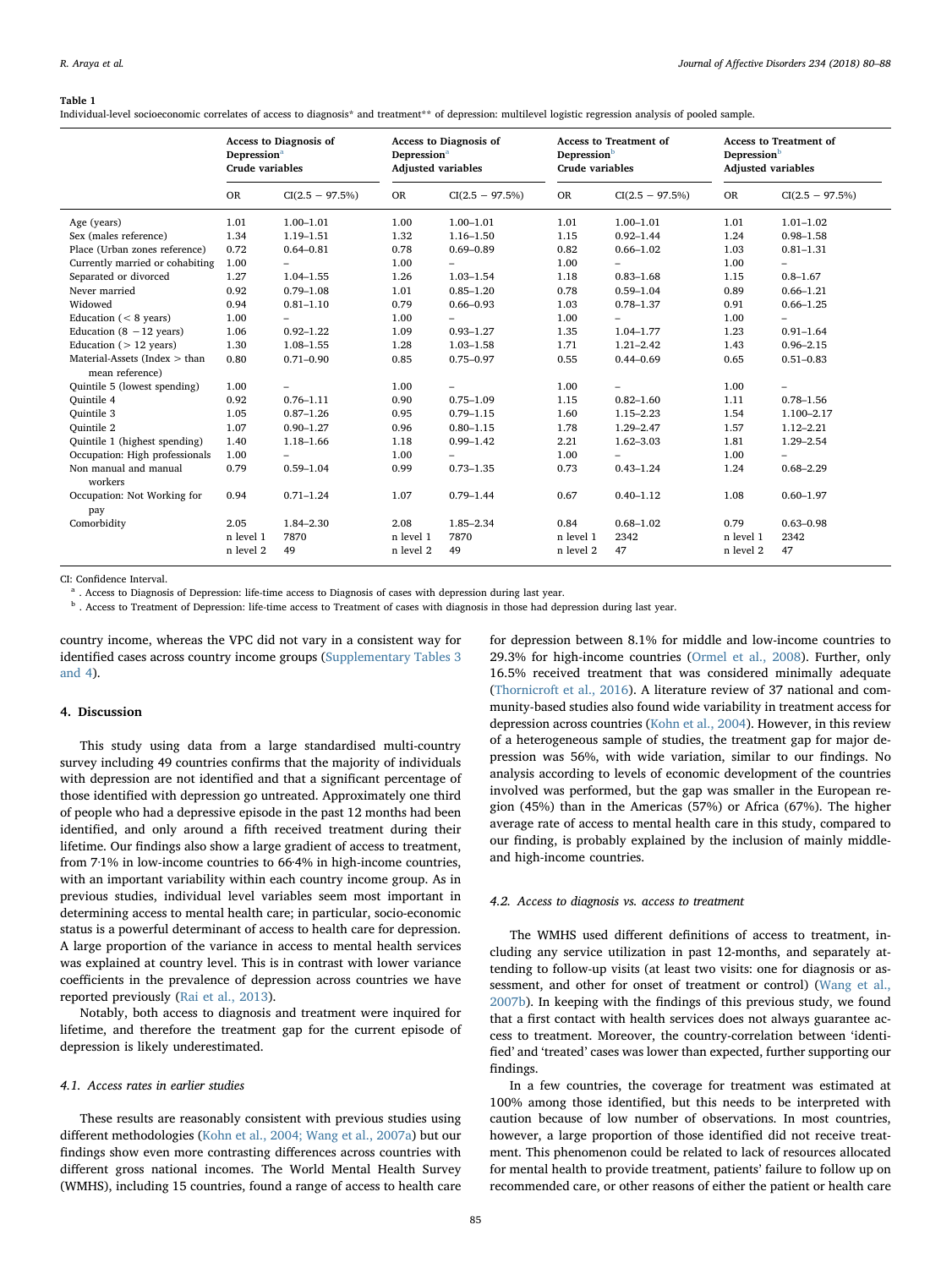provider to refuse treatment, such as negative attitudes towards depression. Unfortunately, this dataset does not provide further explanation for this discrepancy.

### 4.3. Contextual factors

The differences between countries in access to diagnosis or treatment for depression were larger than differences in prevalence of depression: the Mean Odds Ratio (MOR), which represents the median difference between two countries, was 2.0 for prevalence of depression in our previous study [\(Rai et al., 2013\)](#page-7-22), and 2.6 and 2.9 for access to health care (treatment and identification, respectively). This suggests that country-level factors have less influence on the prevalence of depression, but are more important determinants of access to health care.

The relative contribution of country level factors as measured by the Variance Partitioning Coefficient (VPC) was high, 28% for 'identified' and 24% for 'treated' cases. This means that country level factors, such as country income which is likely to impact significantly in the coverage and quality of health systems, might explain approximately one quarter of the variability in access to health care for depression, whereas individual factors, such as individual level of education or being separated or divorced explained the remaining three quarters of this variability. A much larger proportion of the variance in access to health care for depression was explained at country level than when examining variations in the prevalence of depression, where countrylevel factors explained only 13.5% of the variance ([Rai et al., 2013\)](#page-7-22).

The impact of country-level factors on access to treatment appeared to differ by country income level: the MOR for high-income countries was 1.5, while for low-income countries it was 2.8. Nevertheless, for access to diagnosis, the MOR was relatively homogeneous across country income groups. Additionally, the correlation we found between the proportion of 'identified cases' of depression and country GNI was strong, and this correlation remained for access to treatment among those 'identified cases'.

This implies that country income level may have a differential impact at different stages in the pathways to care, either access to diagnosis or treatment. However, the heterogeneity of access, especially to treatment, was higher in low-income countries than in the other countries: within the same range of low GNI, there were countries with relative high but also low access to treatment. This heterogeneity observed only in low-income countries and only in treatment could be explained by the fact that access to treatment is more sensitive to arrangement of the health care delivery in contexts of similar economic resources ([Mills, 2014\)](#page-7-24). This could be especially significant in low-income countries where the resources are scarce and small improvements can have a large impact.

### 4.4. Individual factors

However, individual factors still remain more important in explaining access to health care than country-level factors. This is consistent with findings from the WMHS where individual factors, such as attitudinal barriers, were more important barriers to help seeking than structural barriers, such as costs or unavailability of appointments ([Wang et al., 2007a](#page-8-5)).

Some individual variables were associated with both higher prevalence in our previous study and better access in this study, whereas others were associated with higher prevalence but lower access. For instance, women and separated or divorced persons had both increased prevalence and access to treatment. However, having lower levels of education and material assets were associated with increased prevalence and lower access, a combination that accentuates the burden of depression.

Increased spending (proxy of income) was somewhat surprisingly associated with higher prevalence rates in our previous study, and strongly associated with access to treatment although not for detection in the present study. This variable is complex to interpret in so far as reflecting not only income levels but also needs and decisions about spending. Of the different measures of SES, higher education was associated with detection, but higher spending and better assets were associated with treatment. These findings suggest that socioeconomic status might impact access in different ways: education might allow the person to recognise symptoms of depression as something warranting medical attention, whereas material assets and income provide the means to pay for treatment.

Comorbidity with physical conditions was another individual variable associated with access, positively for detection and negatively for treatment. Previous literature has also shown controversial results exploring association between comorbidity and access ([Menear et al.,](#page-7-25) [2015\)](#page-7-25). It is possible that persons with depression and other medical conditions are identified when they are in contact with health services for their other conditions, but treatment options are more limited due to their health status. However, this finding requires further study and clarification.

### 5. Strengths and limitations

Among the strengths of this study, the large sample size representative of countries across all levels of economic development is noteworthy. Depression was identified using a validated questionnaire embedded in a face-to-face interview, and various individual level socioeconomic measures were available. We used multilevel methods, which are the most appropriate approach to account for any country level clustering of observations, and simultaneously study contextual and individual determinants of access to care for depression.

Despite the use of comparable methods across the countries, it is possible that people in different countries may conceptualise and answer survey questions differently and therefore measurement biases, both in the estimates of access to care for depression and its determinants, cannot be ruled out [\(Epidemiology, 2000; Phillips et al., 2009](#page-7-26)). In particular, it is possible that in some contexts health care providers might not refer to the condition as 'depression', and therefore the selfreport on receiving diagnosis and/or treatment for depression might not be reliable. Similarly, it is possible that some persons reported to have been diagnosed with depression, even if the assessment was given by someone else than a medical professional. If this were the case, we would be overestimating the access to obtain a diagnosis of depression by a health professional. Further, the timeframe for diagnosis in the interview (12 months) and for access to care (lifetime) were different, because no data on access during the past 12 months was available. This definition underestimates the unmet need, as treatment may have been received during a previous episode instead of the current one. On the other hand, we did not consider those who had received treatment without having been diagnosed. However, they were a small group: in total 35 persons in the whole dataset

Although we analysed income data at a country level, there might be other contextual factors, such as regional differences within the countries or factors related to health care systems, which may contribute to the unexplained variance. We were not able to include all countries that participated in the World Health Surveys due to missing data; however, the 49 countries included represent all regions and levels of income. Among the included countries, we could not rule out systematic patterns of missingness, which could lead to selection bias.

Finally, the data were collected in 2002–2003, and may not entirely represent current situations in some countries; nevertheless, we are not aware of any major improvements at a global scale in terms of access to care for depression since then. This is the most recent available dataset of this magnitude, and as such best suited to model global patterns of access to care for depression.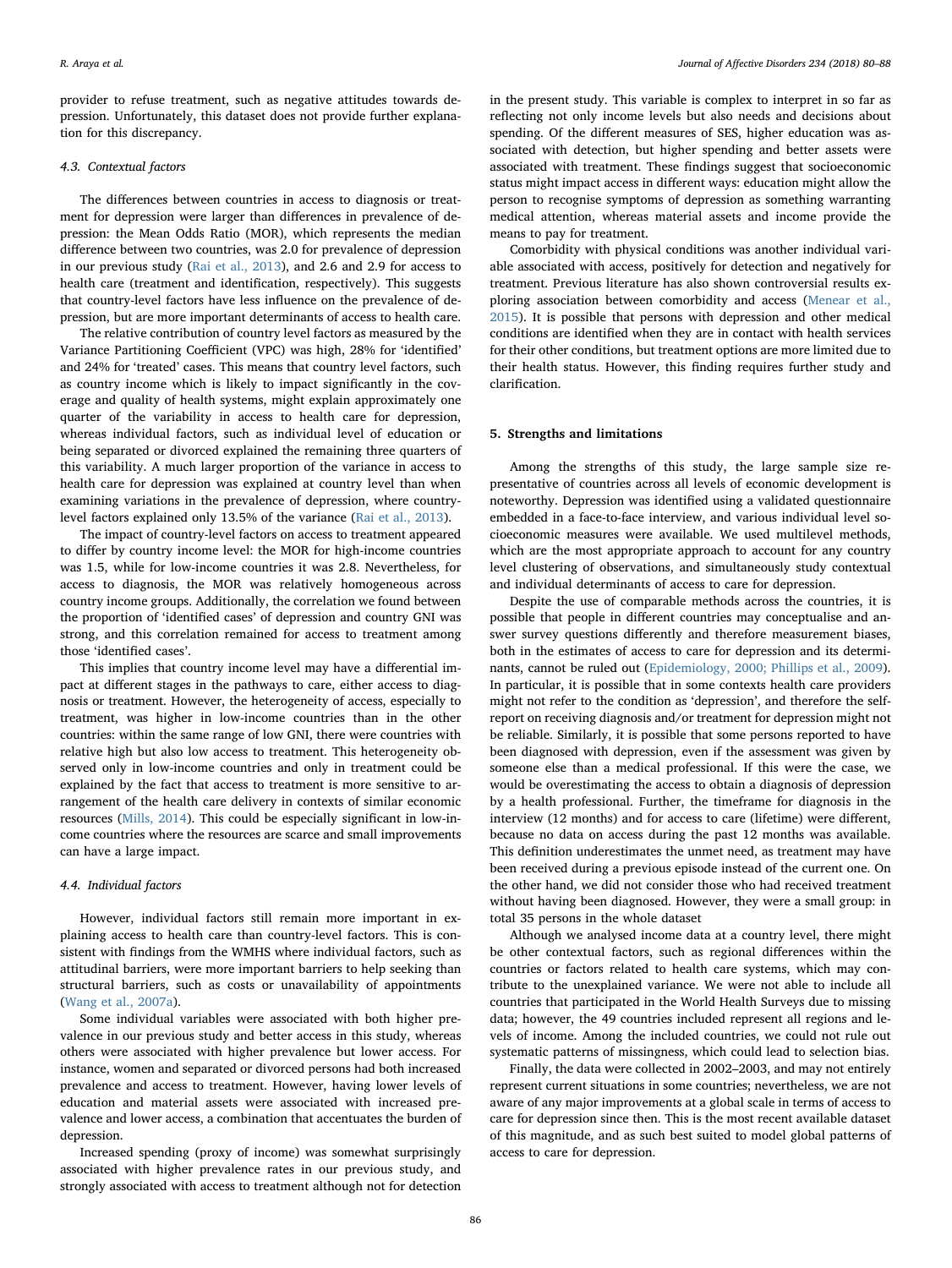### 6. Conclusions

Whether or not a depressed individual has access to professional help is mostly determined by individual factors, socio-economic status prominent among these. However, also contextual factors, especially country income, seem to play an important role, which increases in importance with reducing country income. This highlights the double burden of low individual socio-economic status and living in a lowincome country, both of which contribute to a much lower access to help in the face of a mental disorder.

A priority in global mental health is "to massively increase opportunities for people with mental, neurological and substance use disorders to access services without the prospect of discrimination or impoverishment and with the hope of attaining optimal health and social outcomes" [\(Patel et al., 2016a\)](#page-7-1). Several international efforts exist to support poorer countries in delivering effective, evidence-based mental health care ([Patel et al., 2016b; Shidhaye et al., 2015\)](#page-7-27). It is to be hoped that these statements and efforts will materialize in the years to come.

### Acknowledgements

We thank the World Health Survey team at the World Health Organization for access to the data. The views represented in this paper are of the authors, and do not necessarily represent that of the WHO or any of the institutions.

### Access to data

This paper uses data from the World Health Organization (WHO) World Health Surveys, which were gratefully received from the WHO. PZ had full access to the data and takes overall responsibility for the accuracy of the data analysis.

### Funding

This research did not receive any specific grant from funding agencies in the public, commercial, or not-for-profit sectors.

### Appendix A. Supporting information

Supplementary data associated with this article can be found in the online version at [http://dx.doi.org/10.1016/j.jad.2018.02.092.](http://dx.doi.org//10.1016/j.jad.2018.02.092)

### References

- <span id="page-7-15"></span>[Aday, L.A., Andersen, R.A., 1974. A framework fo the study of access to medical care.](http://refhub.elsevier.com/S0165-0327(17)31399-X/sbref1) [Health Serv. Res. 9, 208](http://refhub.elsevier.com/S0165-0327(17)31399-X/sbref1)–220.
- <span id="page-7-13"></span>[Andersen, R.M., 1995. Revisiting the behavioral model and access to medical care: does it](http://refhub.elsevier.com/S0165-0327(17)31399-X/sbref2) [matter? J. Health Soc. Behav. 36](http://refhub.elsevier.com/S0165-0327(17)31399-X/sbref2).
- <span id="page-7-21"></span>[Bell, A., Jones, K., 2015. Explaining](http://refhub.elsevier.com/S0165-0327(17)31399-X/sbref3) fixed effects: random effects modeling of time-series [cross-sectional and panel data. Polit. Sci. Res. Methods 3, 133](http://refhub.elsevier.com/S0165-0327(17)31399-X/sbref3)–153.
- <span id="page-7-2"></span>[Bleich, S.N., Jarlenski, M.P., Bell, C.N., LaVeist, T.A., 2012. Health inequalities: trends,](http://refhub.elsevier.com/S0165-0327(17)31399-X/sbref4) [progress, and policy. Annu. Rev. Public Health 33, 7](http://refhub.elsevier.com/S0165-0327(17)31399-X/sbref4)–40.
- [Bradshaw, J.R., 1972. The taxonomy of social need. In: McLechlan, G. \(Ed.\), Problems](http://refhub.elsevier.com/S0165-0327(17)31399-X/sbref5) [and Progress in Medical Care. Oxford University Press, Oxford.](http://refhub.elsevier.com/S0165-0327(17)31399-X/sbref5)
- <span id="page-7-4"></span>[Clement, S., Schauman, O., Graham, T., Maggioni, F., Evans-Lacko, S., Bezborodovs, N.,](http://refhub.elsevier.com/S0165-0327(17)31399-X/sbref6) [Morgan, C., Rusch, N., Brown, J.S., Thornicroft, G., 2015. What is the impact of](http://refhub.elsevier.com/S0165-0327(17)31399-X/sbref6) [mental health-related stigma on help-seeking? A systematic review of quantitative](http://refhub.elsevier.com/S0165-0327(17)31399-X/sbref6) [and qualitative studies. Psychol. Med. 45, 11](http://refhub.elsevier.com/S0165-0327(17)31399-X/sbref6)–27.
- <span id="page-7-0"></span>[De Silva, M.J., Lee, L., Fuhr, D.C., Rathod, S., Chisholm, D., Schellenberg, J., Patel, V.,](http://refhub.elsevier.com/S0165-0327(17)31399-X/sbref7) [2014. Estimating the coverage of mental health programmes: a systematic review.](http://refhub.elsevier.com/S0165-0327(17)31399-X/sbref7) [Int. J. Epidemiol. 43, 341](http://refhub.elsevier.com/S0165-0327(17)31399-X/sbref7)–353.
- <span id="page-7-6"></span>Demyttenaere, K., Bruff[aerts, R., Posada-Villa, J., Gasquet, I., Kovess, V., Lepine, J.P.,](http://refhub.elsevier.com/S0165-0327(17)31399-X/sbref8) [Angermeyer, M.C., Bernert, S., de Girolamo, G., Morosini, P., Polidori, G., Kikkawa,](http://refhub.elsevier.com/S0165-0327(17)31399-X/sbref8) [T., Kawakami, N., Ono, Y., Takeshima, T., Uda, H., Karam, E.G., Fayyad, J.A., Karam,](http://refhub.elsevier.com/S0165-0327(17)31399-X/sbref8) [A.N., Mneimneh, Z.N., Medina-Mora, M.E., Borges, G., Lara, C., de Graaf, R., Ormel,](http://refhub.elsevier.com/S0165-0327(17)31399-X/sbref8) [J., Gureje, O., Shen, Y., Huang, Y., Zhang, M., Alonso, J., Haro, J.M., Vilagut, G.,](http://refhub.elsevier.com/S0165-0327(17)31399-X/sbref8) [Bromet, E.J., Gluzman, S., Webb, C., Kessler, R.C., Merikangas, K.R., Anthony, J.C.,](http://refhub.elsevier.com/S0165-0327(17)31399-X/sbref8) Von Korff[, M.R., Wang, P.S., Brugha, T.S., Aguilar-Gaxiola, S., Lee, S., Heeringa, S.,](http://refhub.elsevier.com/S0165-0327(17)31399-X/sbref8) [Pennell, B.E., Zaslavsky, A.M., Ustun, T.B., Chatterji, S., 2004. Prevalence, severity,](http://refhub.elsevier.com/S0165-0327(17)31399-X/sbref8) [and unmet need for treatment of mental disorders in the World Health organization](http://refhub.elsevier.com/S0165-0327(17)31399-X/sbref8) [World Mental Health Surveys. JAMA 291, 2581](http://refhub.elsevier.com/S0165-0327(17)31399-X/sbref8)–2590.
- [Donabedian, A., 1972. Models for Organizing the delivery of personal health services and](http://refhub.elsevier.com/S0165-0327(17)31399-X/sbref9) [criteria for evaluating them. Milbank Meml. Fund. Q. 50, 103](http://refhub.elsevier.com/S0165-0327(17)31399-X/sbref9)–150.
- <span id="page-7-26"></span>[Epidemiology, W.I.Ci.P., 2000. Cross-national comparisons of the prevalence and corre](http://refhub.elsevier.com/S0165-0327(17)31399-X/sbref10)[lates of mental disorders. Bull. World Health Organ. 78, 413](http://refhub.elsevier.com/S0165-0327(17)31399-X/sbref10)–426.
- <span id="page-7-17"></span>[Ferguson, B., Tandon, A., Gakidou, E., CJ, M., 2003. Estimating permanent income using](http://refhub.elsevier.com/S0165-0327(17)31399-X/sbref11) [indicator variables. In: Murray, C.J., Evans, D.B. \(Eds.\), Health Systems Performance](http://refhub.elsevier.com/S0165-0327(17)31399-X/sbref11) [Assessment: Debates, Methods, and Empiricism. World Health Organization, Geneva.](http://refhub.elsevier.com/S0165-0327(17)31399-X/sbref11)
- [Ferrari, A.J., Somerville, A., Baxter, A.J., Norman, R.E., Patten, S.B., Vos, T., Whiteford,](http://refhub.elsevier.com/S0165-0327(17)31399-X/sbref12) [H.A., 2013. Global variation in the prevalence and incidence of major depressive](http://refhub.elsevier.com/S0165-0327(17)31399-X/sbref12) [disorder: a systematic review of the epidemiological literature. Psychol. Me.d 43,](http://refhub.elsevier.com/S0165-0327(17)31399-X/sbref12) 471–[481](http://refhub.elsevier.com/S0165-0327(17)31399-X/sbref12).
- <span id="page-7-5"></span>Gulliver, A., Griffi[ths, K.M., Christensen, H., 2010. Perceived barriers and facilitators to](http://refhub.elsevier.com/S0165-0327(17)31399-X/sbref13) [mental health help-seeking in young people: a systematic review. BMC Psychiatry 10.](http://refhub.elsevier.com/S0165-0327(17)31399-X/sbref13)
- <span id="page-7-9"></span>Gulliver, A., Griffi[ths, K.M., Christensen, H., Brewer, J.L., 2012. A systematic review of](http://refhub.elsevier.com/S0165-0327(17)31399-X/sbref14) [help-seeking interventions for depression, anxiety and general psychological distress.](http://refhub.elsevier.com/S0165-0327(17)31399-X/sbref14) [BMC Psychiatry 12, 81.](http://refhub.elsevier.com/S0165-0327(17)31399-X/sbref14)
- <span id="page-7-8"></span>[Ishikawa, H., Kawakami, N., Kessler, R.C., 2016. Lifetime and 12-month prevalence, se](http://refhub.elsevier.com/S0165-0327(17)31399-X/sbref15)[verity and unmet need for treatment of common mental disorders in Japan: results](http://refhub.elsevier.com/S0165-0327(17)31399-X/sbref15) from the fi[nal dataset of World Mental Health Japan Survey. Epidemiol. Psychiatr.](http://refhub.elsevier.com/S0165-0327(17)31399-X/sbref15) [Sci. 25, 217](http://refhub.elsevier.com/S0165-0327(17)31399-X/sbref15)–229.
- <span id="page-7-11"></span>[Kessler, R.C., Andrews, G., Mroczek, D., Ustun, T.B., Wittchen, H.-U., 1998. The World](http://refhub.elsevier.com/S0165-0327(17)31399-X/sbref16) [Health Organization Composite International Diagnostic Interview Short-Form \(CIDI-](http://refhub.elsevier.com/S0165-0327(17)31399-X/sbref16)[SF\). Int. J. Methods Psychiatr. Res. 7, 171](http://refhub.elsevier.com/S0165-0327(17)31399-X/sbref16)–185.
- <span id="page-7-10"></span>Kohn, [R., Saxena, S., Levav, I., Saraceno, B., 2004. The treatment gap in mental health](http://refhub.elsevier.com/S0165-0327(17)31399-X/sbref17) [care. Bull. World Health Organ. 82, 858](http://refhub.elsevier.com/S0165-0327(17)31399-X/sbref17)–866.
- <span id="page-7-18"></span>[Lequiller, F., Blades, D., 2006. Understanding National Accounts. Pari.](http://refhub.elsevier.com/S0165-0327(17)31399-X/sbref18)
- <span id="page-7-19"></span>[Lynch, J.W., Smith, G.D., Kaplan, G.A., House, J.S., 2000. Income inequality and mor](http://refhub.elsevier.com/S0165-0327(17)31399-X/sbref19)[tality: importance to health of individual income, psychosocial environment, or](http://refhub.elsevier.com/S0165-0327(17)31399-X/sbref19) [material conditions. BMJ \(Clin. Res. Ed.\) 320, 1200](http://refhub.elsevier.com/S0165-0327(17)31399-X/sbref19)–1204.
- <span id="page-7-25"></span>[Menear, M., Dore, I., Cloutier, A.M., Perrier, L., Roberge, P., Duhoux, A., Houle, J.,](http://refhub.elsevier.com/S0165-0327(17)31399-X/sbref20) Fournier, L., 2015. The infl[uence of comorbid chronic physical conditions on de](http://refhub.elsevier.com/S0165-0327(17)31399-X/sbref20)[pression recognition in primary care: a systematic review. J. Psychosom. Res. 78,](http://refhub.elsevier.com/S0165-0327(17)31399-X/sbref20) 304–[313](http://refhub.elsevier.com/S0165-0327(17)31399-X/sbref20).
- <span id="page-7-20"></span>[Merlo, J., Chaix, B., Ohlsson, H., Beckman, A., Johnell, K., Hjerpe, P., Rastam, L., Larsen,](http://refhub.elsevier.com/S0165-0327(17)31399-X/sbref21) [K., 2006. A brief conceptual tutorial of multilevel analysis in social epidemiology:](http://refhub.elsevier.com/S0165-0327(17)31399-X/sbref21) [using measures of clustering in multilevel logistic regression to investigate contextual](http://refhub.elsevier.com/S0165-0327(17)31399-X/sbref21) [phenomena. J. Epidemiol. Community Health 60, 290](http://refhub.elsevier.com/S0165-0327(17)31399-X/sbref21)–297.
- <span id="page-7-24"></span>[Mills, A., 2014. Health care systems in low- and middle-income countries. N. Engl. J. Med.](http://refhub.elsevier.com/S0165-0327(17)31399-X/sbref22) [370, 552](http://refhub.elsevier.com/S0165-0327(17)31399-X/sbref22)–557.
- <span id="page-7-12"></span>World Health Organization, 1992. The ICD-10 Classification of Mental and Behavioural Disorders, Geneva.
- <span id="page-7-23"></span>[Ormel, J., Petukhova, M., Chatterji, S., Aguilar-Gaxiola, S., Alonso, J., Angermeyer, M.C.,](http://refhub.elsevier.com/S0165-0327(17)31399-X/sbref23) [Bromet, E.J., Burger, H., Demyttenaere, K., de Girolamo, G., Haro, J.M., Hwang, I.,](http://refhub.elsevier.com/S0165-0327(17)31399-X/sbref23) [Karam, E., Kawakami, N., Lepine, J.P., Medina-Mora, M.E., Posada-Villa, J.,](http://refhub.elsevier.com/S0165-0327(17)31399-X/sbref23) [Sampson, N., Scott, K., Ustun, T.B., Von Kor](http://refhub.elsevier.com/S0165-0327(17)31399-X/sbref23)ff, M., Williams, D.R., Zhang, M., Kessler, [R.C., 2008. Disability and treatment of speci](http://refhub.elsevier.com/S0165-0327(17)31399-X/sbref23)fic mental and physical disorders across [the world. Br. J. Psychiatry 192, 368](http://refhub.elsevier.com/S0165-0327(17)31399-X/sbref23)–375.
- <span id="page-7-1"></span>[Patel, V., Chisholm, D., Parikh, R., Charlson, F.J., Degenhardt, L., Dua, T., Ferrari, A.J.,](http://refhub.elsevier.com/S0165-0327(17)31399-X/sbref24) [Hyman, S., Laxminarayan, R., Levin, C., Lund, C., Medina Mora, M.E., Petersen, I.,](http://refhub.elsevier.com/S0165-0327(17)31399-X/sbref24) [Scott, J., Shidhaye, R., Vijayakumar, L., Thornicroft, G., Whiteford, H., 2016a.](http://refhub.elsevier.com/S0165-0327(17)31399-X/sbref24) [Addressing the burden of mental, neurological, and substance use disorders: key](http://refhub.elsevier.com/S0165-0327(17)31399-X/sbref24) [messages from Disease Control Priorities, 3rd edition. Lancet 387, 1672](http://refhub.elsevier.com/S0165-0327(17)31399-X/sbref24)–1685.
- <span id="page-7-27"></span>[Patel, V., Chisholm, D., Parikh, R., Charlson, F.J., Degenhardt, L., Dua, T., Ferrari, A.J.,](http://refhub.elsevier.com/S0165-0327(17)31399-X/sbref25) [Hyman, S., Laxminarayan, R., Levin, C., Lund, C., Medina-Mora, M.E., Petersen, I.,](http://refhub.elsevier.com/S0165-0327(17)31399-X/sbref25) [Scott, J.G., Shidhaye, R., Vijayakumar, L., Thornicroft, G., Whiteford, H.A., on behalf](http://refhub.elsevier.com/S0165-0327(17)31399-X/sbref25) [of the DCP MNS authors group, 2016. Global priorities for addressing the burden of](http://refhub.elsevier.com/S0165-0327(17)31399-X/sbref25) [mental, neurological, and substance use disorders. In: Third edition. Mental,](http://refhub.elsevier.com/S0165-0327(17)31399-X/sbref25) [Neurological, and Substance Use Disorders: Disease Control Priorities 4 The](http://refhub.elsevier.com/S0165-0327(17)31399-X/sbref25) [International Bank for Reconstruction and Development / The World Bank.](http://refhub.elsevier.com/S0165-0327(17)31399-X/sbref25)
- <span id="page-7-14"></span>[Pechansky, R., Thomas, J.W., 1981. The concept of access. de](http://refhub.elsevier.com/S0165-0327(17)31399-X/sbref26)finition and relationship to [consumer satisfaction. Med. Care 19, 127](http://refhub.elsevier.com/S0165-0327(17)31399-X/sbref26)–140.
- [Phillips, M.R., Zhang, J., Shi, Q., Song, Z., Ding, Z., Pang, S., Li, X., Zhang, Y., Wang, Z.,](http://refhub.elsevier.com/S0165-0327(17)31399-X/sbref27) [2009. Prevalence, treatment, and associated disability of mental disorders in four](http://refhub.elsevier.com/S0165-0327(17)31399-X/sbref27) [provinces in China during 2001-05: an epidemiological survey. Lancet 373,](http://refhub.elsevier.com/S0165-0327(17)31399-X/sbref27) 2041–[2053](http://refhub.elsevier.com/S0165-0327(17)31399-X/sbref27).
- <span id="page-7-22"></span>[Rai, D., Zitko, P., Jones, K., Lynch, J., Araya, R., 2013. Country- and individual-level](http://refhub.elsevier.com/S0165-0327(17)31399-X/sbref28) [socioeconomic determinants of depression: multilevel cross-national comparison. Br.](http://refhub.elsevier.com/S0165-0327(17)31399-X/sbref28) [J. Psychiatry](http://refhub.elsevier.com/S0165-0327(17)31399-X/sbref28).
- [Rasbash, J., Steele, F., Browne, W.J., Goldstein, H.A., 2009. User's Guide to MLwiN,](http://refhub.elsevier.com/S0165-0327(17)31399-X/sbref29) [v2.10. Centre for Multilevel Modelling, University of Bristol, Bristol.](http://refhub.elsevier.com/S0165-0327(17)31399-X/sbref29)
- <span id="page-7-7"></span>[Sagar, R., Pattanayak, R.D., Chandrasekaran, R., Chaudhury, P.K., Deswal, B.S., Lenin](http://refhub.elsevier.com/S0165-0327(17)31399-X/sbref30) [Singh, R.K., Malhotra, S., Nizamie, S.H., Panchal, B.N., Sudhakar, T.P., Trivedi, J.K.,](http://refhub.elsevier.com/S0165-0327(17)31399-X/sbref30) [Varghese, M., Prasad, J., Chatterji, S., 2017. Twelve-month prevalence and treatment](http://refhub.elsevier.com/S0165-0327(17)31399-X/sbref30) gap for common mental disorders: fi[ndings from a large-scale epidemiological survey](http://refhub.elsevier.com/S0165-0327(17)31399-X/sbref30) [in India. Indian J. Psychiatry 59, 46](http://refhub.elsevier.com/S0165-0327(17)31399-X/sbref30)–55.
- <span id="page-7-16"></span>[Shengelia, B., Tandon, A., Adams, O.B., Murray, C.J., 2005. Access, utilization, quality,](http://refhub.elsevier.com/S0165-0327(17)31399-X/sbref31) and eff[ective coverage: an integrated conceptual framework and measurement](http://refhub.elsevier.com/S0165-0327(17)31399-X/sbref31) strategy. [Soc. Sci. Med. 61, 97](http://refhub.elsevier.com/S0165-0327(17)31399-X/sbref31)–109.
- [Shidhaye, R., Lund, C., Chisholm, D., 2015. Closing the treatment gap for mental, neu](http://refhub.elsevier.com/S0165-0327(17)31399-X/sbref32)[rological and substance use disorders by strengthening existing health care platforms:](http://refhub.elsevier.com/S0165-0327(17)31399-X/sbref32) [strategies for delivery and integration of evidence-based interventions. Int. J. Ment.](http://refhub.elsevier.com/S0165-0327(17)31399-X/sbref32) [Health Syst. 9, 40.](http://refhub.elsevier.com/S0165-0327(17)31399-X/sbref32)
- <span id="page-7-3"></span>[Susukida, R., Mojtabai, R., Mendelson, T., 2015. Sex di](http://refhub.elsevier.com/S0165-0327(17)31399-X/sbref33)fferences in help seeking for mood [and anxiety disorders in the National Comorbidity Survey-Replication. Depress.](http://refhub.elsevier.com/S0165-0327(17)31399-X/sbref33) [Anxiety](http://refhub.elsevier.com/S0165-0327(17)31399-X/sbref33).
- [Tanahashi, T., 1978. Health service coverage and its evaluation. Bull. World Health](http://refhub.elsevier.com/S0165-0327(17)31399-X/sbref34)